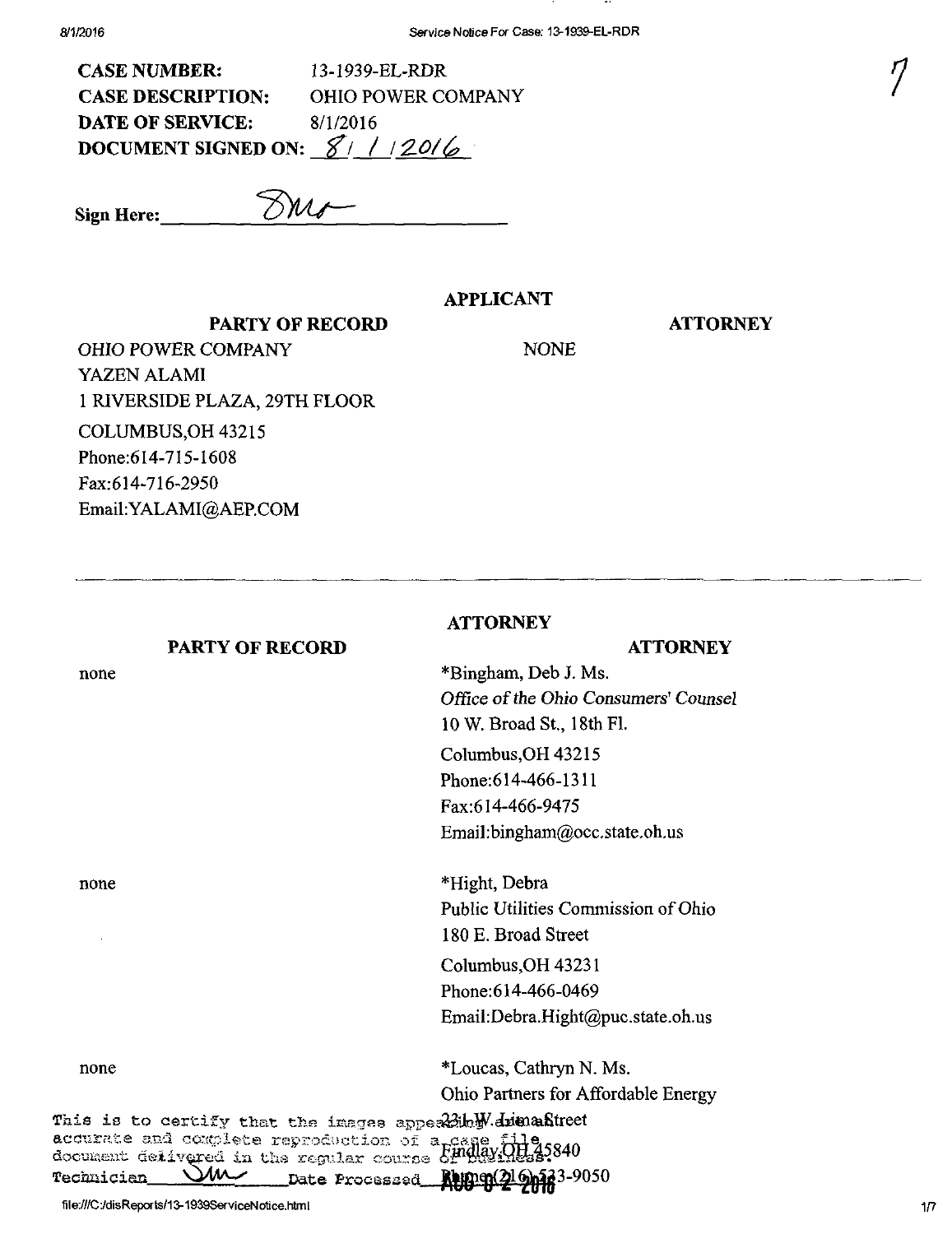| 8/1/2016 | Service Notice For Case: 13-1939-EL-RDR |
|----------|-----------------------------------------|
|          | Email:CLoucas@ohiopartners.org          |
|          |                                         |
| none     | *Dougherty, Trent A Mr.                 |
|          | <b>Ohio Environmental Council</b>       |
|          | 1145 Chesapeake Ave                     |
|          | Suite I                                 |
|          | Columbus, OH 43212                      |
|          | Phone: 614-487-7506                     |
|          | Fax:614-487-7510                        |
|          | Email:trent@theoec.org                  |
| none     | *Glover, Rebekah J. Ms.                 |
|          | <b>Whitt Sturtevant</b>                 |
|          | 88 E. Broad St                          |
|          | Suite 1590                              |
|          | Columbus, OH 43215                      |
|          | Phone: 937-417-3683                     |
|          | Email:glover@whitt-sturtevant.com       |
| none     | *Mooney, Colleen L                      |
|          | <b>OPAE</b>                             |
|          | PO Box 12451                            |
|          | Columbus, OH 43212-2451                 |
|          | Phone: 614-488-5739                     |
|          | Email:cmooney@ohiopartners.org          |
| none     | *Spinosi, Jennifer L. Ms.               |
|          | <b>Direct Energy</b>                    |
|          | 21 E. State St.                         |
|          | 19th Floor                              |
|          | Columbus, OH 43215                      |
|          | Phone: (614) 220-4369                   |
|          | Email:jennifer.spinosi@directenergy.com |
| none     | *Orahood, Teresa                        |
|          | Bricker & Eckler LLP                    |
|          | 100 South Third Street                  |
|          | Columbus, OH 43215-4291                 |
|          | Phone: (614) 227-4821                   |
|          | Fax: (614) 227-2390                     |
|          | Email:torahood@bricker.com              |
| none     | *Scott, Tonnetta Y Mrs.                 |
|          | Ohio Attorney General                   |

 $\sim$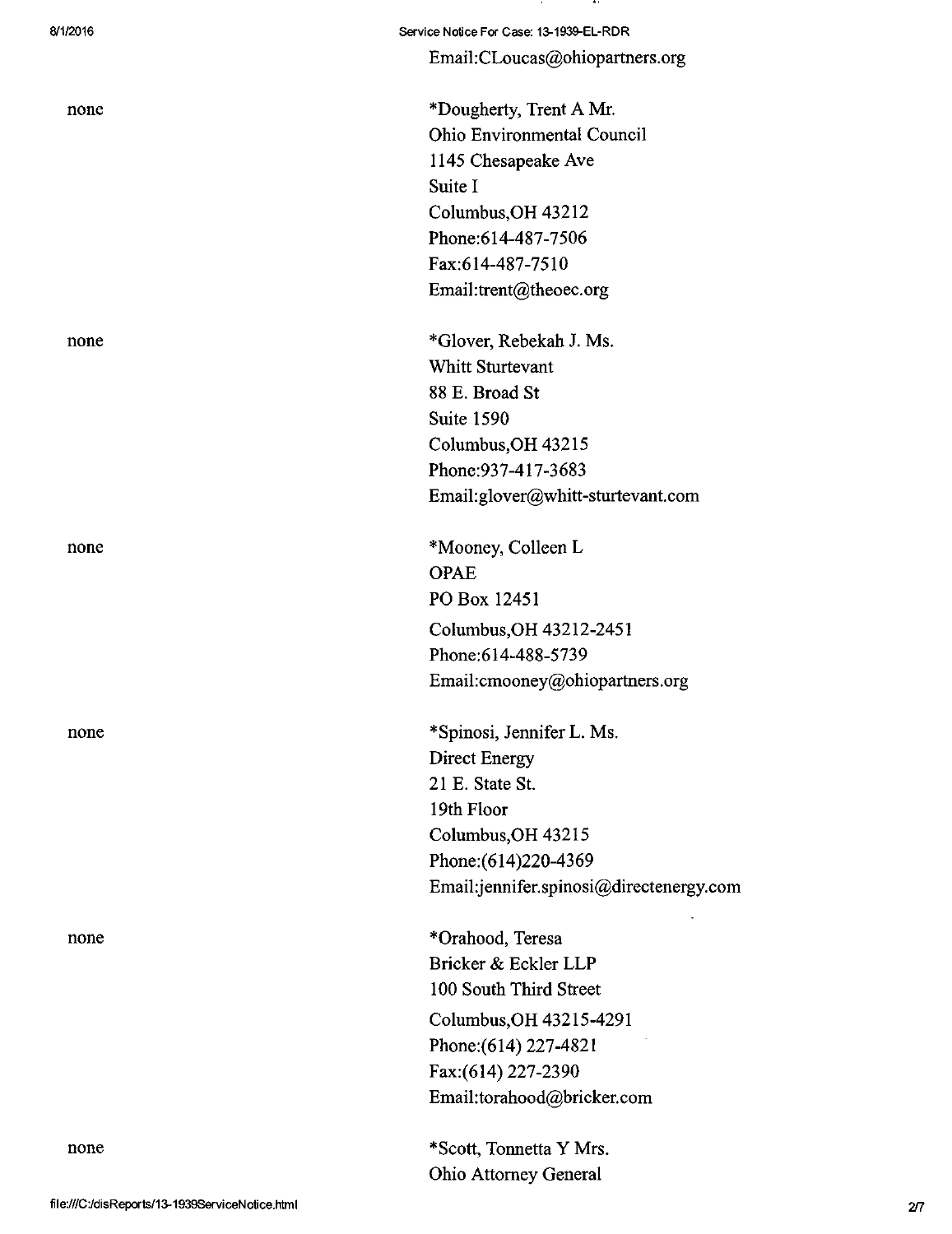| 8/1/2016 | Service Notice For Case: 13-1939-EL-RDR      |
|----------|----------------------------------------------|
|          | 180 East Broad Street                        |
|          | Columbus, OH 43215                           |
|          | Phone: 614-466-4395                          |
|          | Email:Tonnetta.Scott@puc.state.oh.us         |
| none     | *Brigner, Gina L Ms.                         |
|          | <b>Ohio Consumers' Counsel</b>               |
|          | 10 W. Broad, 18th Floor                      |
|          | Columbus, OH 43215                           |
|          | Phone: 614-644-0684                          |
|          | Fax:614-466-9475                             |
|          | Email:brigner@occ.state.oh.us                |
| none     | *Williams, Jamie Ms.                         |
|          | <b>Ohio Consumers' Counsel</b>               |
|          | 10 W. Broad Street                           |
|          | Columbus, OH 43215                           |
|          | Phone: 614-466-9547                          |
|          | Email:jamie.williams@occ.ohio.gov            |
| none     | *Miller, Vesta R                             |
|          | Public Utilities Commission of Ohio          |
|          | 180 East Broad Street                        |
|          | Columbus, OH 43215                           |
|          | Phone: 614-466-7702                          |
|          | Email: Vesta.Miller@puc.state.oh.us          |
| none     | *Scott, Tonnetta Ms.                         |
|          | Ohio Attorney General                        |
|          | 30 East Broad Street                         |
|          | Columbus, OH 43215                           |
|          | Phone: (614)466-4395                         |
|          | Fax:(614)466-4395                            |
|          | Email:tonnetta.scott@ohioattorneygeneral.gov |
| none     | *Bojko, Kimberly W. Mrs.                     |
|          | Carpenter Lipps & Leland LLP                 |
|          | 280 North High Street                        |
|          | 280 Plaza Suite 1300                         |
|          | Columbus, OH 43215                           |
|          | Phone: 614-365-4100                          |
|          | Fax:614-365-9145                             |
|          | Email:bojko@carpenterlipps.com               |

. .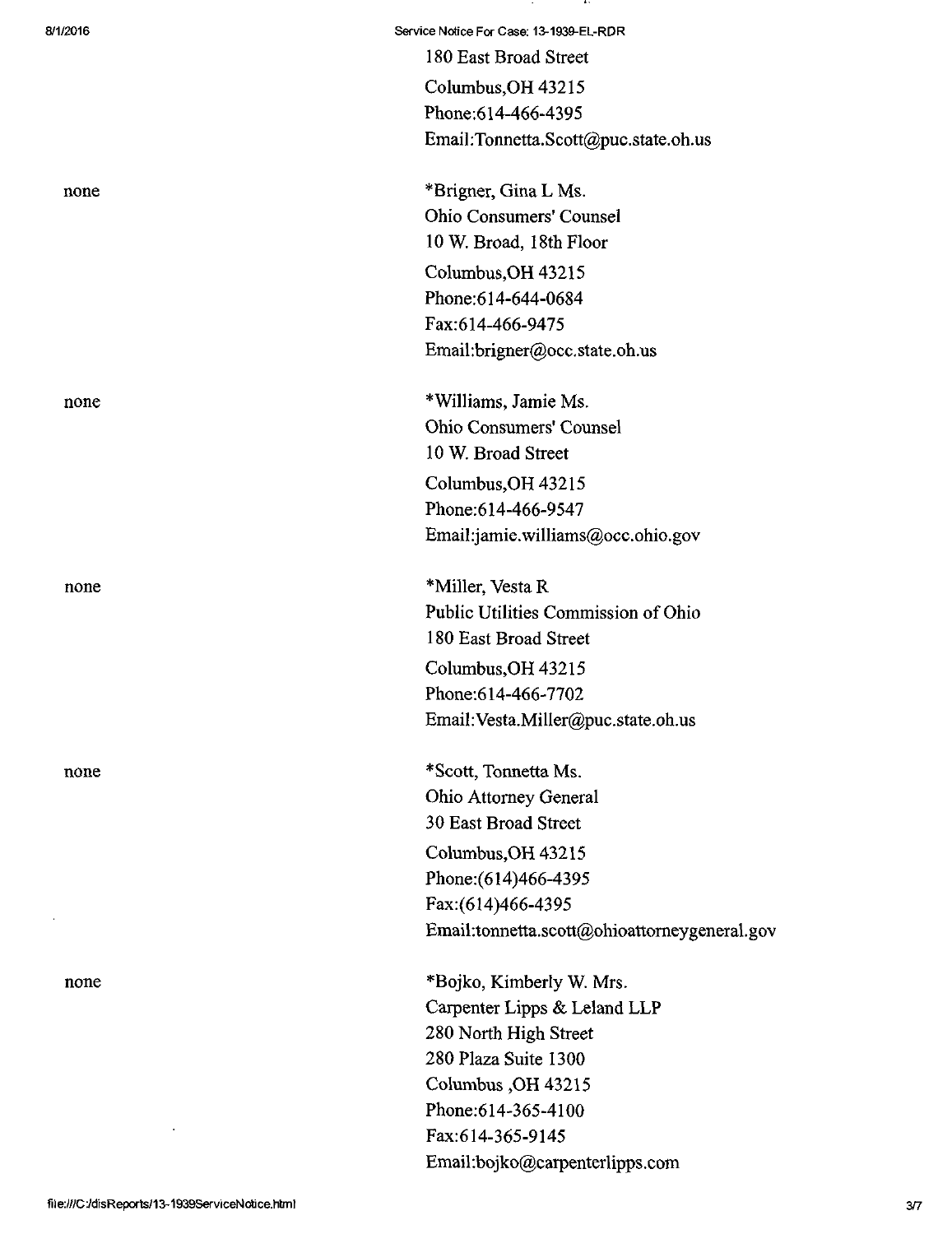none \*Casto, Scott J Mr. FirstEnergy 76 S. Main St. Akron,OH 44308 Phone: (330) 761-7835 Fax:(330) 384-3875 Email:[scasto@firstenergycorp.com](mailto:scasto@firstenergycorp.com) 

none \*Keeton, Kimberly L Ohio Attorney General's Office Public Utilities Section 30 East Broad Street, 16th Floor Columbus,OH 43215 Phone:(614)466-4397 Fax:(614)644-8764 EmaiI:[Kimberly.Keeton@puc.state.oh.us](mailto:Kimberly.Keeton@puc.state.oh.us) 

none \*Pritchard, Matthew R. Mr. McNees Wallace & Nurick 21 East State Street #1700 Columbus,OH 43215 Phone:614-469-8000 Fax:614-469-4653 EmaiI:[mpritchard@mwncmh.com](mailto:mpritchard@mwncmh.com) 

none \*Coffey, Sandra Public Utilities Commission of Ohio 180 E. Broad St.

Columbus,OH 43215 Phone:(614) 728-2516 Fax:(614) 728-8373 EmaiI:[Sandra.Coffey@puc.state.oh.us](mailto:Sandra.Coffey@puc.state.oh.us) 

none \*Campbell, Andrew J Mr. Whitt Sturtevant LLP PNC Plaza 155 E. Broad St Columbus,OH 43215 Phone:614-224-3973 Email:[campbell@whitt-sturtevant.com](mailto:campbell@whitt-sturtevant.com) 

> \*Fleisher, Madeline Environmental Law and Policy Center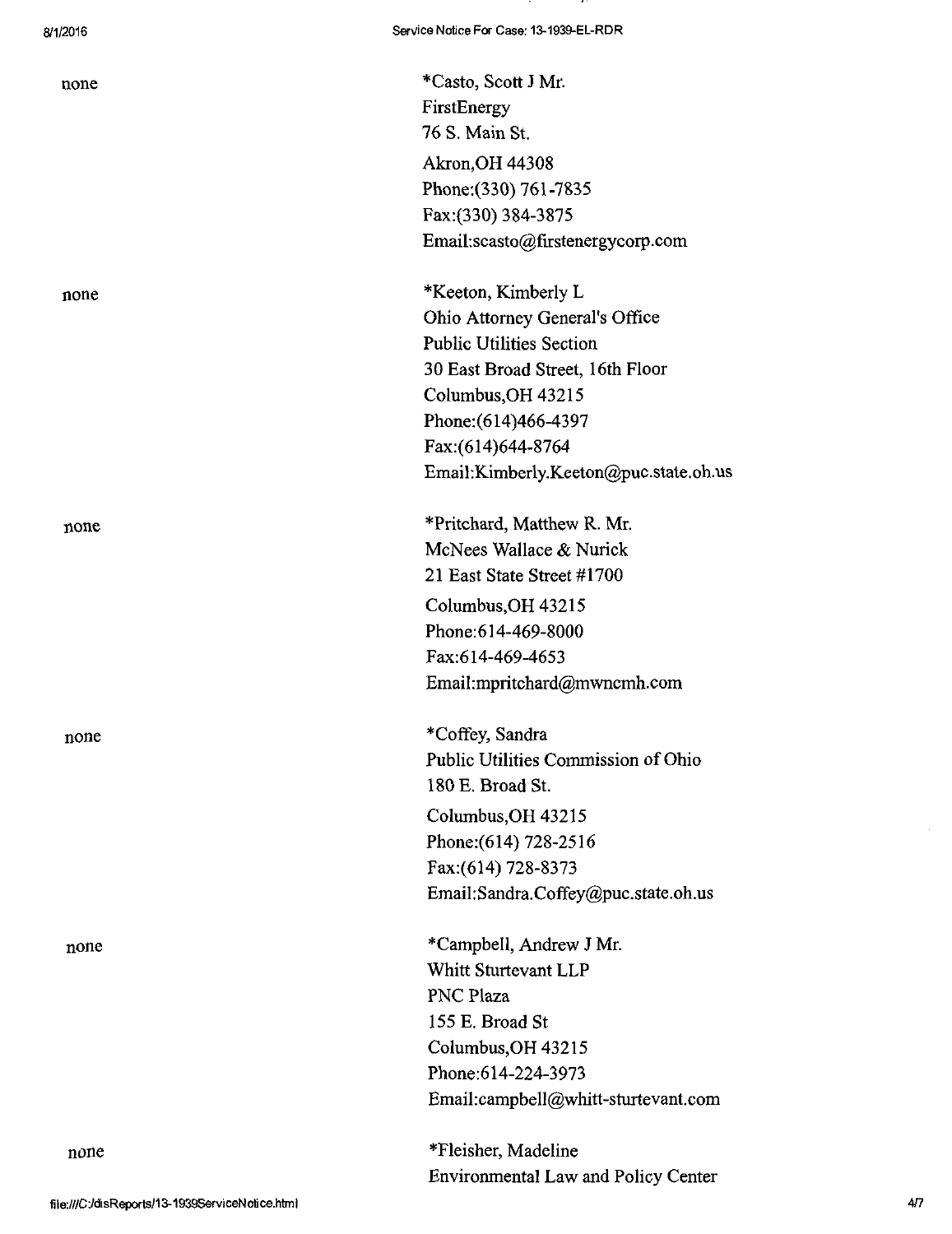| 8/1/2016 | Service Notice For Case: 13-1939-EL-RDR     |
|----------|---------------------------------------------|
|          | 21 W. Broad St., Suite 500                  |
|          | Columbus, OH 43215                          |
|          | Phone: 614-670-5586                         |
|          | Email:mfleisher@elpc.org                    |
| none     | *Fleisher, Madeline                         |
|          | <b>Environmental Law and Policy Center</b>  |
|          | 21 W. Broad St., Suite 500                  |
|          | Columbus, OH 43215                          |
|          | Phone:614-670-5586                          |
|          | Email:mfleisher@elpc.org                    |
| none     | *Settineri, Michael J. Mr.                  |
|          | Vorys, Sater, Seymour and Pease LLP         |
|          | 52 East Gay Street                          |
|          | Columbus, OH 43215                          |
|          | Phone: 614-464-5462                         |
|          | Fax:614-719-5146                            |
|          | Email:misettineri@vorys.com                 |
| none     | *Alami, Yazen Mr.                           |
|          | American Electric Power Company             |
|          | 1 Riverside Plaza                           |
|          | 29th Floor                                  |
|          | Columbus, OH 43215                          |
|          | Phone:614-716-2920                          |
|          | Fax:614-716-2950                            |
|          | Email:yalami@aep.com                        |
| none     | *Nourse, Steven T Mr.                       |
|          | American Electric Power Service Corporation |
|          | 1 Riverside Plaza, 29th Floor               |
|          | Columbus, OH 43215                          |
|          | Phone: (614) 716-1608                       |
|          | Fax:(614) 716-2950                          |
|          | Email:stnourse@aep.com                      |
| none     | *Darr, Frank P Mr.                          |
|          | McNees, Wallace & Nurick LLC                |
|          | 21 E. State Street                          |
|          | 17th Floor                                  |
|          | Columbus, OH 43215                          |
|          | Phone: 614-719-2855                         |

 $\sim$  10  $\pm$ 

 $\rightarrow$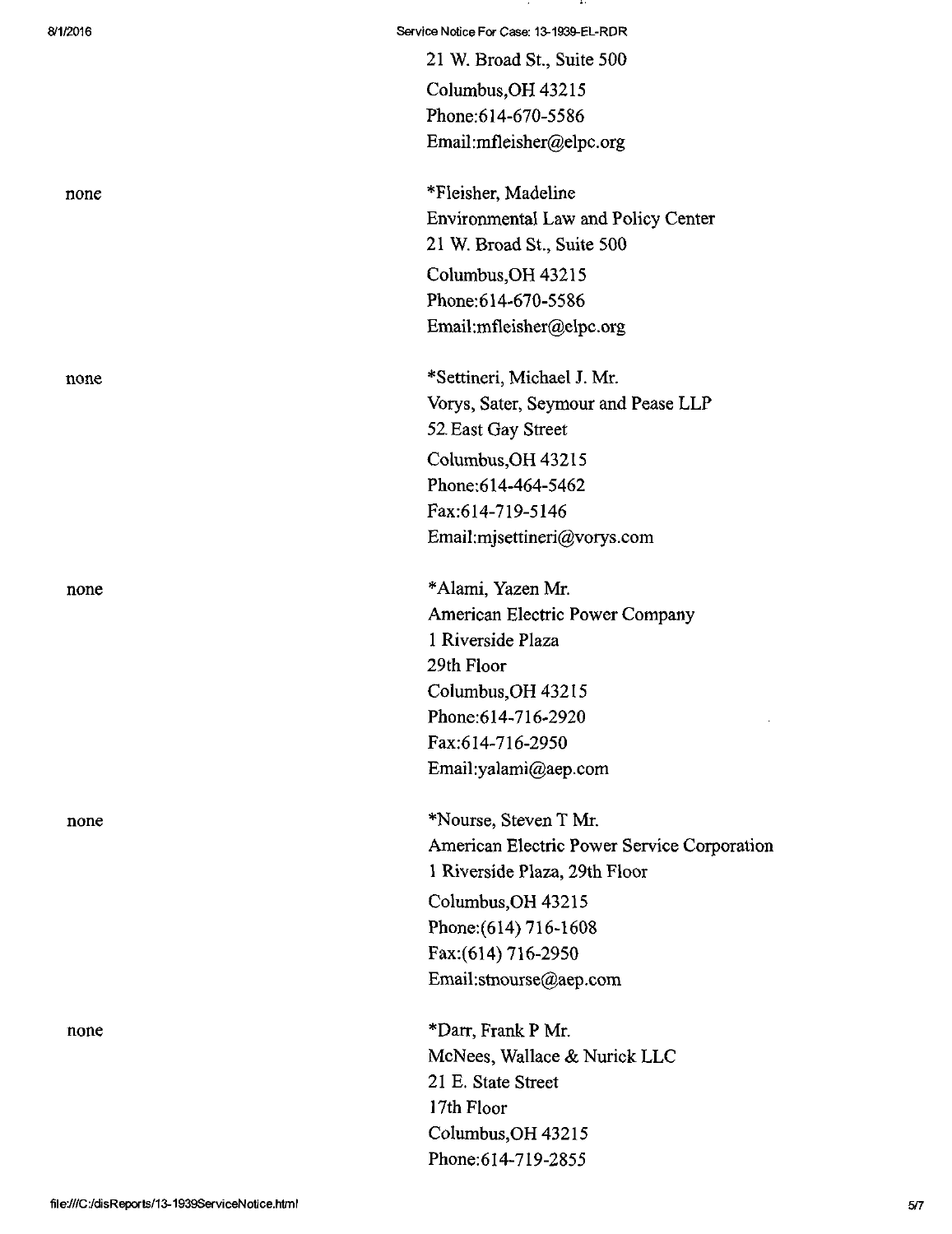## INTERVENOR

### ATTORNEY

NONE

ETTER, TERRY 10 WEST BROAD STREET, SUITE 1800 COLUMBUS,OH 43215-3485 Phone:614.466-8574 Email:ETTER(ajOCC.STATE.OH.US

PARTY OF RECORD

EXELON GENERATION COMPANY LLC SANDY I. GRACE, ATTY 101 CONSTITUTION AVE N.W. SUITE 400 EAST WASHINGTON,DC 20001 Phone:202-347-7500

# INTERSTATE GAS SUPPLY INC MATTHEW WHITE 6100 EMERALD PARKWAY DUBLIN,OH 43016 Phone:614659-5000 Email[:VPARISI@IGSENERGY.COM](mailto:VPARISI@IGSENERGY.COM)

### OHIO ENVIRONMENTAL COUNCIL

1145 CHESAPEAKE AVE STE I COLUMBUS^OH 43212-2286 Phone: (614) 487-7506 Fax:(614)487-7510

RETAIL ENERGY PARTNERS LLC CHRISTIAN BAILEY 171 FRANKLIN STREET DUBLIN,OH 43017 Phone:614-441-9096

Email:[CHRIS@RETAILENERGYPARTNERS.COM](mailto:CHRIS@RETAILENERGYPARTNERS.COM) 

\*Settineri, Michael J. Mr. Vorys, Sater, Seymour and Pease LLP 52 East Gay Street

CoIumbus,OH 43215 Phone:614-464-5462 Fax:614-719-5146 Email[:mjsettineri@vorys.com](mailto:mjsettineri@vorys.com) 

NONE

NONE

\*Settineri, Michael J. Mr. Vorys, Sater, Seymour and Pease LLP 52 East Gay Street Columbus,OH 43215 Phone:614-464-5462 Fax:614-719-5146 Email[:mjsettineri@vorys.com](mailto:mjsettineri@vorys.com)